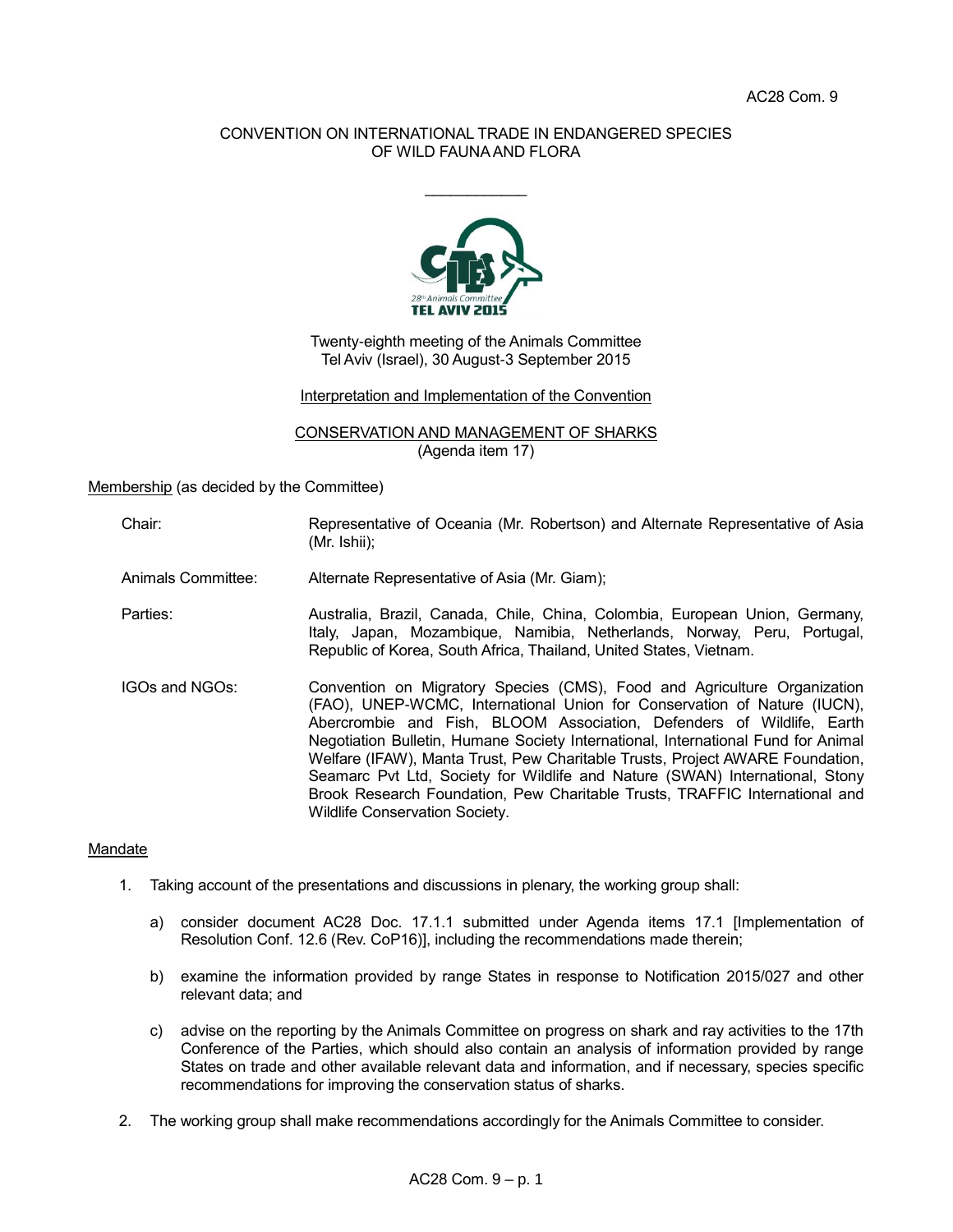### Report:

Documents, including late submissions, were provided by Argentina, Canada, China, Colombia, EU, Fiji, Greece, Israel, Jamaica, Japan, Malaysia, Mexico, New Zealand, Nicaragua, Panama, Singapore, Spain and USA. Short additional presentations were provided by Australia, Brazil, Chile, Peru and the Republic of Korea.

Verbal reports were received on several shark implementation workshops, and some written outputs considered, including the Dakar Action Plan and the Casablanca and Xiamen Declarations. The outputs of the latter three regional workshops, posted in the CITES Sharks and Rays Portal, were agreed by 32 CITES Parties and had several common issues of relevance to the Animals Committee. These are summarised in an annex to this report for the attention of Parties.

Implementation challenges identified and discussed included identification; preparation of NDFs; permitting exports; artisanal/small scale fisheries; and bycatch mortality of CITES-listed species.

The Animals Committee acknowledged with appreciation Germany's generous funding that has enabled the Secretariat to appoint a marine species officer to support the implementation of CITES for marine species.

The Animals Committee acknowledged the very important support of Parties, especially Japan and the European Union, FAO and NGOs for capacity building activities, the development of identification tools (e.g. iSharkFin), and other aspects of implementation of the recent shark and ray listings.

The Animals Committee thanked Germany and Japan for sharing with the Animals Committee their approaches for undertaking NDFs, and Australia for making their NDFs available through the CITES Shark and Ray Portal.

### **Recommendations:**

### **Non-detriment findings and conservation issues**

The Animals Committee **encourages** Parties, in the spirit of improving capacity, sharing information, and improving knowledge of regional harvest levels, to make their NDFs available to the Secretariat for posting on the CITES Sharks and Rays Portal.

The Animals Committee **encourages** Parties to take up Germany's offer to present NDF guidance at training workshops and to share feedback on the use of the guidance.

The Animals Committee **encourages** Parties to take note of the different approaches to making NDFs and the examples provided in the Sharks and Rays Portal.

The Animals Committee **notes** the availability of the rapid management-risk assessment (M-risk) method (AC27 Inf. 6) that could support the development of NDFs and be used to identify stocks and species of concern.

#### **Collaboration with other relevant UN Bodies**

The Animals Committee **congratulates** the Secretariat, FAO and CMS on their ongoing collaboration to date in relation to the implementation of the shark and ray Appendix II listings agreed at CoP16 and **requests** that this collaboration be continued and expanded.

**Recognising** that several species of sharks and rays are listed in the Appendices of CITES and CMS, the Animals Committee **reminds** Parties that CMS Parties should not be able to issue legal acquisition findings under CITES for the products of those species (e.g. Manta rays) listed in Appendix I of CMS. Furthermore, the Animals Committee **reminds** Parties that some RFMOs have conservation and management measures for sharks taken in their fisheries, including prohibitions on the retention or landing of certain CITES-listed shark and ray species. The Animals Committee **requests** the Secretariat to provide on the CITES Sharks and Rays Portal clear and regularly updated information on these additional measures for CITES-listed species.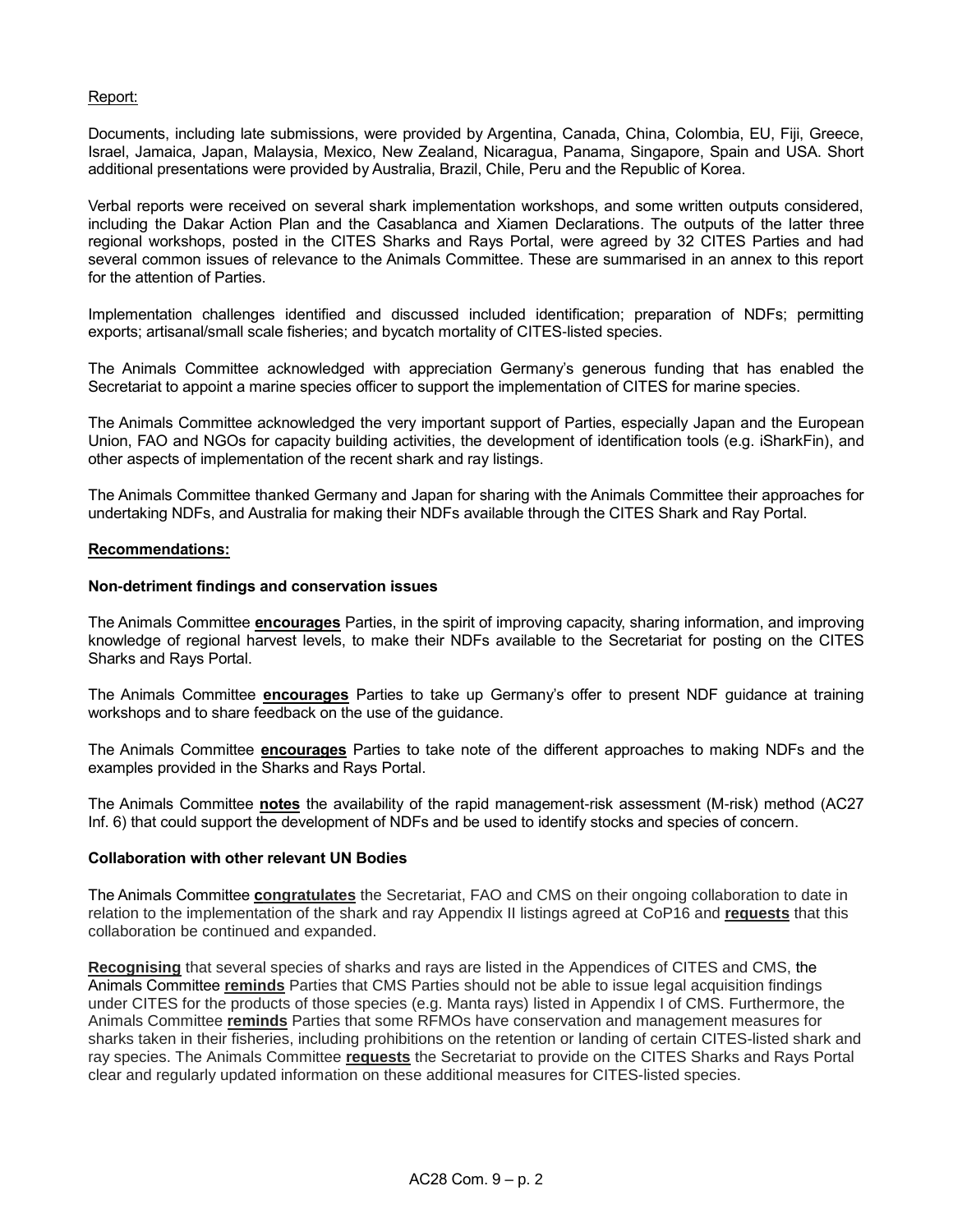The Animals Committee **recommends** that the Secretariat continues to expand its collaboration with FAO and RFBs, and post relevant studies and reports related to the conservation and management of CITES-listed shark species on the Sharks and Rays Portal.

The Animals Committee **recommends** that the CITES Secretariat, FAO, and interested Parties and international organizations collaborate to report progress on implementation of the CITES shark and ray listings to the 32<sup>nd</sup> Session of the FAO's Committee on Fisheries in 2016, and to the CITES CoP 17, also in 2016.

The Animals Committee **directs** the Secretariat to **draw to the attention** of Parties and FAO, in the context of the finalisation of FAO's Voluntary Guidelines on Securing Sustainable Small-Scale Fisheries in the Context of Food Security and Poverty Eradication (the SSF Guidelines), that CITES listed species occur in small scale fisheries and that NDFs will need to be prepared if the products of those fisheries enter international trade.

# **Regional Cooperation**

The Animals Committee **recommends** that the Secretariat seek funding to address some of the important issues raised at regional implementation meetings (Casablanca, Dakar and Xiamen) that are found in Annex 1 to this report.

The Animals Committee **urges** Parties that are also Members of Regional Fisheries Bodies to work through the respective mechanisms of these RFBs, particularly where sharks are taken pursuant to Regional Fisheries Management Organization (RFMO) fisheries, and to adopt and implement conservation and management measures for CITES-listed shark species, if they have not yet done so.

The Animals Committee **urges** all Parties that are also Members of Regional Fisheries Bodies to encourage the RFBs to make CITES-listed species a priority for data collection, data collation and stock assessments, and to provide these data to their Members.

The Animals Committee **urges** Parties to cooperate regionally with research, stock assessments, data sharing, and analysis, to help Parties to develop legal acquisition findings and NDFs for shared stocks.

The Animals Committee **urges** Parties to continue to cooperate regionally on training initiatives for CITES Authorities, fisheries staff and Customs officers, in cooperation with the CITES and FAO Secretariats.

### **New information for consideration by AC 29**

The Animals Committee **directs** the CITES Secretariat issue a notification similar to 2015/027, **requesting** Parties to provide new information prior to AC 29 on their national legislation and shark and ray activities.

The Animals Committee **directs** the Secretariat to post a list of CITES Parties that have adopted stricter domestic measures for CITES-listed shark and ray species, the species that are covered in this way, the dates of these measures, and links to the measures, including:

- Legal protection for CITES-listed shark and ray species;
- Zero quotas for CITES-listed shark and ray species;
- Parties to CMS that have agreed to protect CMS Appendix I species;
- Members of RFMOs with measures that prohibit retention, landing, or trade of CITES-listed species.

The Animals Committee **requests** the Secretariat to provide a summary of the information from the CITES trade database on levels of trade since September 2014 in its report to AC 29.

### **Identification and traceability issues**

Recognising that improving traceability from catch to consumer is critical, the Animals Committee **urges** the CITES Secretariat to work with FAO to explore extending the existing iSharkFin tool to the identification of dried and skinned shark fins; and with the World Customs Organization to expand Customs Codes for species and product categories.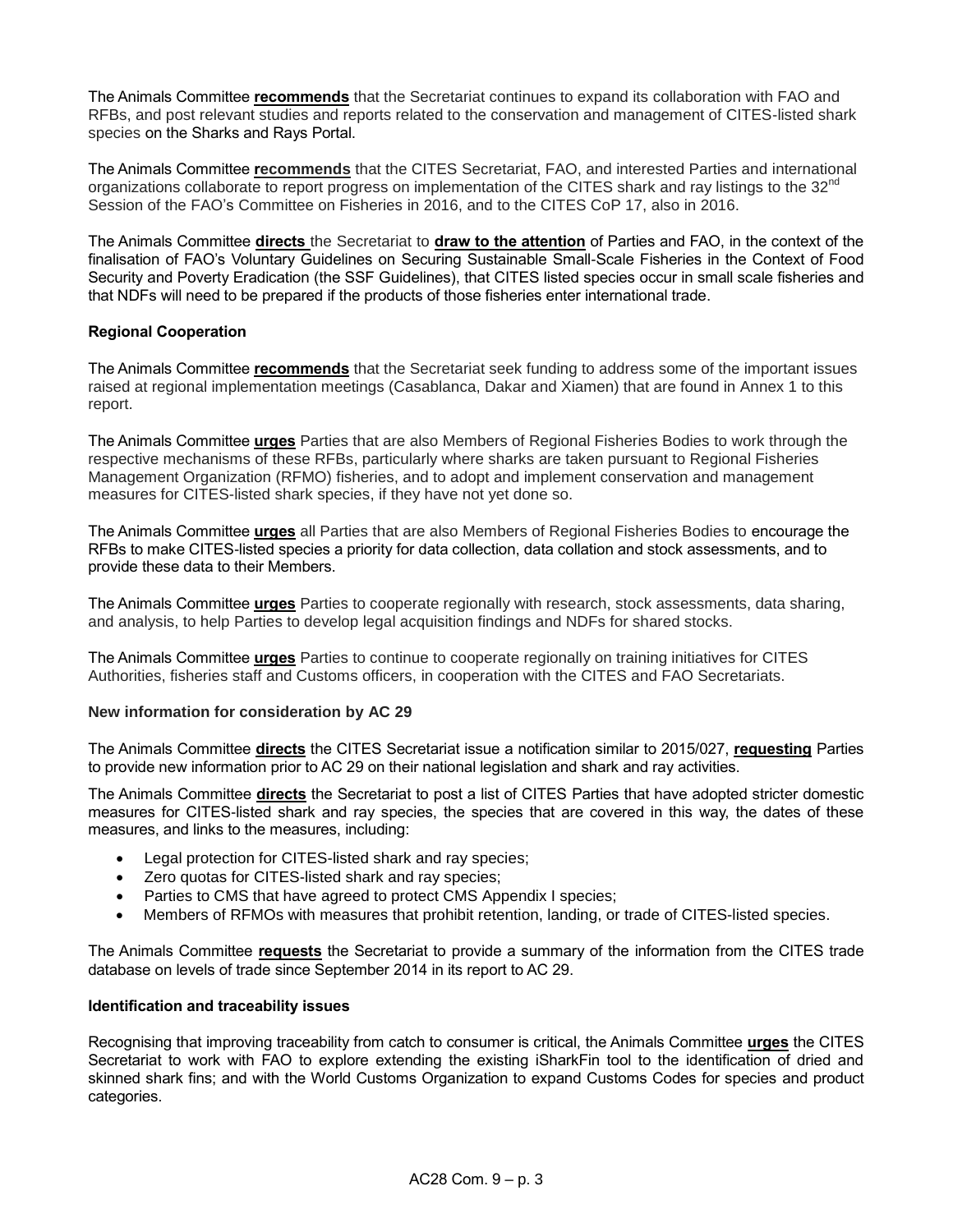The Animals Committee **urges** Parties to share knowledge of the techniques for DNA testing of shark species to allow rapid and cost-effective identification of shark products.

The Animals Committee **recommends** the Standing Committee recognises the broad issues of identification and traceability and prioritizes those issues, during the deliberations of the Standing Committee's Intersessional Working Group on the Conservation and Management of Sharks and in its report to SC66.

### **Bycatch of species listed in the CITES Appendices**

The Animals Committee **urges** Parties and Regional Fisheries Bodies to develop and improve methods to avoid bycatch of sharks and rays (particularly where retention, landing, and sale of these species is normally prohibited under CMS or RFMO requirements) and reduce their mortality, including by exploring gear selectivity and improved techniques for live release.

### **Small-scale and artisanal fisheries**

Recognising that CITES-listed species (particularly hammerhead sharks) form an important component of smallscale fisheries catches, the Animals Committee **encourages** Parties to exchange information on how the impact of artisanal fishing on total mortality is taken into consideration in the development of NDFs.

### **Species-specific issues**

The Animals Committee **recommends** that the CITES CoP 17 recognises problems of species identification, lookalike issues, and traceability raised by Parties at the Animals Committee, including for:

- i) the Manta rays and closely related *Mobula* rays, and **reminds** Parties that these species may not normally be exported by CMS Parties because they are all listed in Appendix I of CMS; and
- ii) the hammerhead sharks, and **urges** Parties to endeavor to identify hammerhead sharks to species level in fisheries and landings data.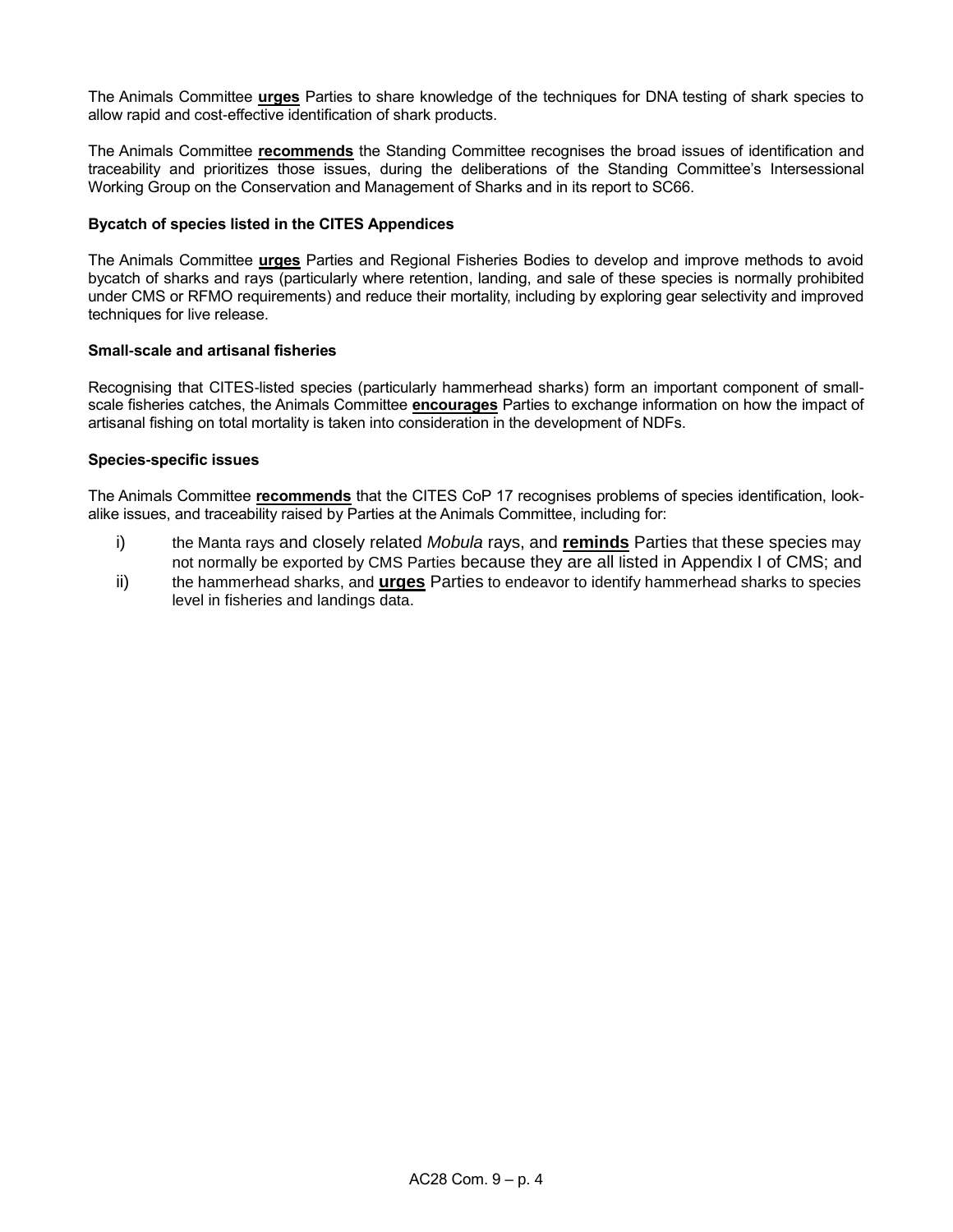# **Declaration and action plan recommendations from three recent regional CITES shark workshops available on the CITES Sharks and Rays Portal.**

Casablanca Declaration<sup>1</sup> from a workshop attended by: Democratic Republic of the Congo, The Gambia, Ghana, Guinea, Liberia, Mauritania, Morocco, Namibia, Nigeria and Senegal

Dakar Action Plan<sup>2</sup> from a workshop attended by: Benin, Cape Verde, The Gambia, Guinea, Guinea Bissau, Ivory Coast, Liberia, Mauritania, Nigeria, Senegal, Sierra Leone, Togo

**Xiamen declaration<sup>3</sup>** from a workshop attended by: China, Hong Kong (China), Macao (China), India, Indonesia, Iran, Japan (as an observer), Republic of Korea, Malaysia, Maldives, Pakistan, Singapore, Sri Lanka, Thailand and Yemen

### **Recommendations** *inter alia* **relevant to the Animals Committee:**

| <b>Casablanca declaration</b>                                                                                      | <b>Actions</b>                                                                                                                                                                                                                                                                                                                                                                                                                                 | <b>Suggested Methodologies</b>                                                                                                                                                                                                                                                                                                                                                                                                                                                                                                                                                                                                           |
|--------------------------------------------------------------------------------------------------------------------|------------------------------------------------------------------------------------------------------------------------------------------------------------------------------------------------------------------------------------------------------------------------------------------------------------------------------------------------------------------------------------------------------------------------------------------------|------------------------------------------------------------------------------------------------------------------------------------------------------------------------------------------------------------------------------------------------------------------------------------------------------------------------------------------------------------------------------------------------------------------------------------------------------------------------------------------------------------------------------------------------------------------------------------------------------------------------------------------|
| <b>ESTABLISH OR</b><br><b>STRENGTHEN</b><br><b>MANAGEMENT REGIME</b><br><b>FOR SHARK FISHERIES</b><br>(short term) | Promote the conservation and<br>management of sharks through the<br>adoption of minimum precautionary<br>measures to address known sources of<br>mortality.<br>Improve the monitoring and reporting of<br>catch and trade data<br>Compile available knowledge on<br>biological, ecological and economic<br>aspects of the listed species                                                                                                       | Establish, as appropriate, closed nursery and or<br>reproduction areas, gear regulations to minimize<br>discards, min. sizes, restriction of access<br>(licenses), fiscal measures, etc.<br>Strengthen human resources and logistic means<br>Conduct baseline studies, incorporate local<br>knowledge and other approaches for data poor<br>situations                                                                                                                                                                                                                                                                                   |
| <b>STRENGTHEN</b><br><b>MANAGEMENT REGIME</b><br><b>FOR SHARK FISHERIES</b><br>(Mid-term)                          | Development and implementation of<br>National Plan of Action (NPOA) for<br>sharks.<br>Improve regional cooperation and<br>coordination through exchange of<br>information and harmonization of<br>management measures.<br>Promote co-management approaches to<br>fisheries.<br>Improve the monitoring and reporting of<br>catch and trade data<br>Improve knowledge on biological,<br>ecological and economic aspects of the<br>listed species | Development of annual programme for the<br>implementation of the NPOA-Sharks<br>Establishment of national and regional working<br>groups through existing RFBs.<br>Strengthen existing professional fishers<br>organizations<br>Create or strengthen mechanisms for stakeholder<br>participation in decision-making<br>Training in the identification of shark species and<br>products in trade<br>Production of field guides and other materials/<br>tools to facilitate the identification of specimens in<br>catches and in trade<br>Increase the level of attention to sharks in<br>national research priorities (graduate programs, |

*<sup>1</sup> Casablanca, Morocco, 13 February 2014 (CITES/FAO)*

l

*<sup>2</sup> Dakar, 12-14 August 2014 (NOAA/SSN)* 

*<sup>3</sup> Xiamen, China, from 13 to 15 of May 2014 (CITES/FAO)*

*<sup>1.</sup> The term "shark" is taken to include all species of sharks, skates, rays and chimeras (Class Chondrichthyes)*

*<sup>2.</sup> At the end of each activity the following abbreviations are used to indicate the time frame for implementation:*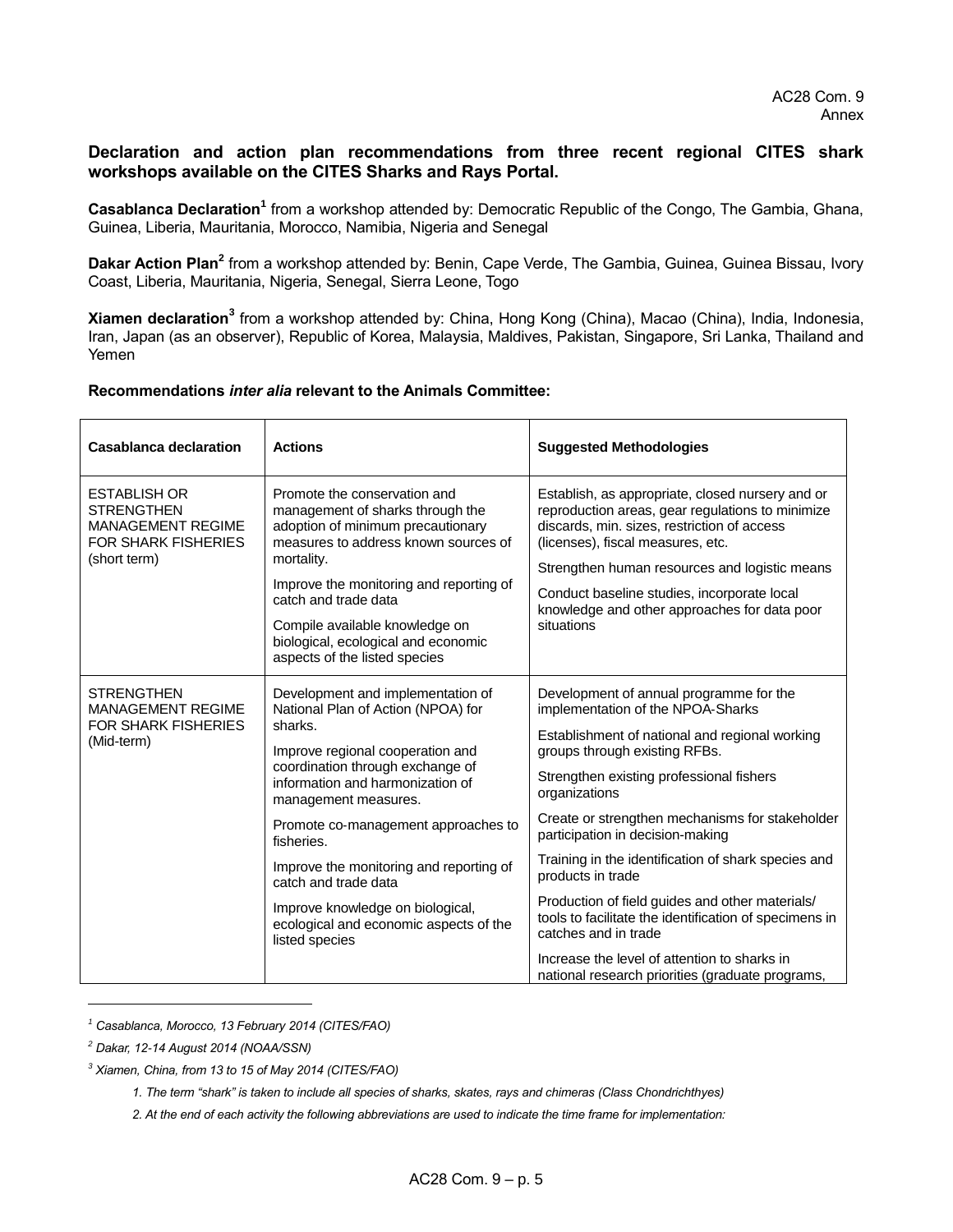|                                                                                                |                                                              | research grants, etc)                                                                                                  |
|------------------------------------------------------------------------------------------------|--------------------------------------------------------------|------------------------------------------------------------------------------------------------------------------------|
| <b>IMPROVE</b><br><b>ENGAGEMENT OF</b><br><b>FISHERIES SECTOR IN</b><br><b>CITES PROCESSES</b> | Ensure appropriate technical expertise<br>at CITES meetings. | Consider the participation of fisheries officers as<br>observers in Animals Committee, CITES Working<br>Groups and CoP |

| <b>Dakar Action Plan</b>                                                                                                                                                     |                   |                                                                                                                                                                                                                                                          |
|------------------------------------------------------------------------------------------------------------------------------------------------------------------------------|-------------------|----------------------------------------------------------------------------------------------------------------------------------------------------------------------------------------------------------------------------------------------------------|
| <b>Issues</b>                                                                                                                                                                | <b>Challenges</b> | Activities to address identified needs                                                                                                                                                                                                                   |
| Objective 1. Ensure that<br>relevant national<br>authorities in the region<br>have a good<br>understanding of CITES<br>requirements and their<br>implementation              |                   | 1.2. Develop procedures and training on how to<br>make non-detriment findings for CITES-listed<br>shark and ray species.                                                                                                                                 |
| Objective 2. Obtain proper<br>identification of CITES-<br>listed shark and ray<br>species and identification                                                                 |                   | 2.1. Create/distribute shark and ray identification<br>guides and work towards the standardized<br>reporting of shark and ray species landed in log<br>books and other records.                                                                          |
| tools for sharks and ray<br>species when caught and<br>landed, and when in trade.                                                                                            |                   | 2.2. Develop methods to identify CITES-listed<br>shark species parts and products that will be<br>exported or imported (fin identification guides,<br>other necessary identification guides, genetic<br>identification techniques)                       |
|                                                                                                                                                                              |                   | 2.3. Provide training for relevant personnel on<br>the use of identification guides and techniques.                                                                                                                                                      |
| Objective 4. Enhance the<br>implementation of the<br>requirements of CITES<br>through tracking<br>procedures, data-<br>collection, data reporting<br>and scientific research |                   | 4.1. Improve the collection and reporting of<br>standardized data on CITES-listed and other<br>shark and ray species that are caught and<br>landed to assist CITES Parties in making the<br>findings needed for export of CITES-listed shark<br>species. |
|                                                                                                                                                                              |                   | 4.2. Develop a chain of custody or traceability<br>system to track CITES-listed shark and ray<br>species products from catches to export.                                                                                                                |
|                                                                                                                                                                              |                   | 4.3. Develop regional harmonized species-<br>specific customs/tariff codes for CITES-listed<br>shark and ray species and improve the<br>collection of trade data on CITES-listed and<br>other shark and ray species.                                     |
|                                                                                                                                                                              |                   | 4.4. Develop a harmonized regional approach<br>for making legal acquisition findings for CITES-<br>listed shark and ray species (legal origin and<br>sourcing) taking into account port state<br>measures.                                               |
|                                                                                                                                                                              |                   | 4.5. Conduct stock or ecological risk<br>assessments of CITES-listed shark and ray<br>species.                                                                                                                                                           |
|                                                                                                                                                                              |                   | 4.6. Develop protocols when relevant to share<br>data relative to shared stocks.                                                                                                                                                                         |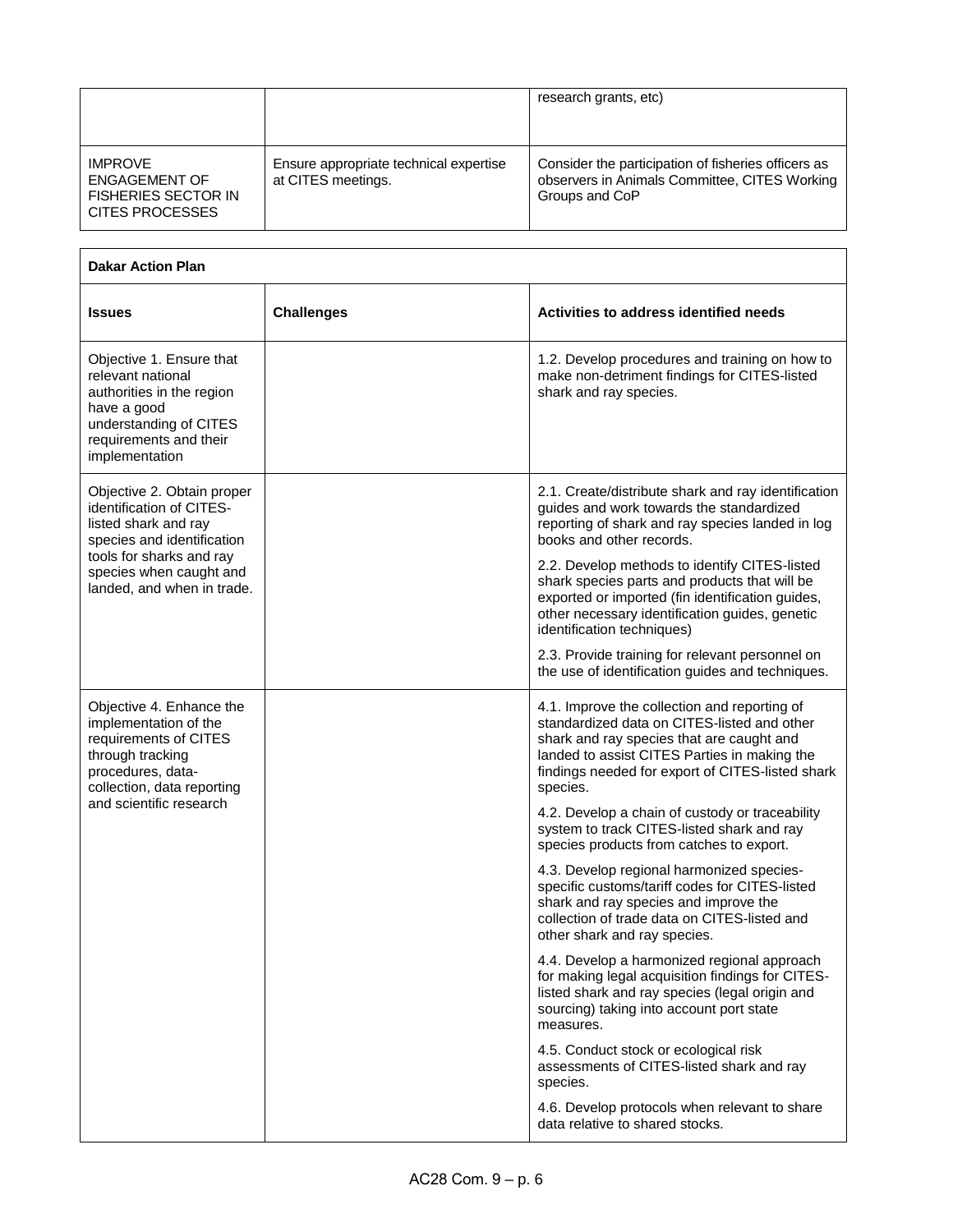|  | <sup>1</sup> 4.7. Set up a regional DNA research laboratory. |
|--|--------------------------------------------------------------|
|  |                                                              |

| <b>Xiamen Declaration</b>                                                                                 |                                                                                                                                    |                                                                                                                                      |
|-----------------------------------------------------------------------------------------------------------|------------------------------------------------------------------------------------------------------------------------------------|--------------------------------------------------------------------------------------------------------------------------------------|
| <b>Issues</b>                                                                                             | <b>Challenges</b>                                                                                                                  | Activities to address identified needs<br>ST = short term (1-2 years)<br>MT= medium term (3-5 years)<br>$LT = long term (5 + years)$ |
| <b>ACTION 1: IMPROVEMENT OF DATA COLLECTION</b>                                                           |                                                                                                                                    |                                                                                                                                      |
| <b>1.</b> Scientific information<br>to support assessment<br>and management of<br>shark and ray fisheries | • Lack of fisheries data (catch, discards,<br>effort) in particular in areas with high<br>species diversity, small-scale fisheries | • Conduct more training courses and workshops<br>on biology, taxonomy, ecology and stock<br>assessment of sharks and rays (ST)       |
|                                                                                                           | and limited human capacity<br>• Lack of spatio-temporal data.                                                                      | • Support the data collection through logbook<br>and/or observer programs and others as<br>feasible (ST)                             |
|                                                                                                           |                                                                                                                                    | • Encourage the use of local knowledge (ST)                                                                                          |
|                                                                                                           |                                                                                                                                    | • Record all landing data of CITES listed species<br>at species level (ST/MT)                                                        |
|                                                                                                           |                                                                                                                                    | • Carry out stock assessments at regional levels<br>(MT)                                                                             |
|                                                                                                           | • Lack of biological information, stock<br>structure, nursery grounds and habitats<br>of sharks and rays                           | • Improve knowledge of sharks and rays through<br>research and fisheries monitoring (ST)                                             |
|                                                                                                           |                                                                                                                                    | • Collect biological information on sharks (ST)                                                                                      |
|                                                                                                           |                                                                                                                                    | • Develop field guides for sharks and rays, using<br>pre-existing material (ST)                                                      |
|                                                                                                           |                                                                                                                                    | • Encourage the use of local knowledge (ST)                                                                                          |
|                                                                                                           |                                                                                                                                    | • Support data collection through fishery<br>independent surveys (MT)                                                                |
|                                                                                                           |                                                                                                                                    | • Collect information on survival rates of<br>released fish (MT)                                                                     |
|                                                                                                           | • Lack of socio-economic information on<br>fishers and traders of sharks and rays                                                  | • Collect basic socio-economic information on<br>relevant shark fisheries and trade (ST)                                             |
|                                                                                                           |                                                                                                                                    | • Conduct comprehensive socio-economic<br>assessments and analysis of shark and ray<br>fisheries and trade (MT)                      |
|                                                                                                           | • Lack of data and information on<br>utilization, marketing and trade of<br>sharks and rays                                        | • Define the supply chains of the different<br>products and derivatives of sharks and rays in<br>trade (ST)                          |
|                                                                                                           |                                                                                                                                    | • Conduct marketing and trade assessments<br>(MT)                                                                                    |
|                                                                                                           | • Lack of adequate shark fisheries<br>management (as a basis for NDFs)                                                             | • Enhance training and capacity building (ST)<br>• Provide sufficient funding (ST)                                                   |